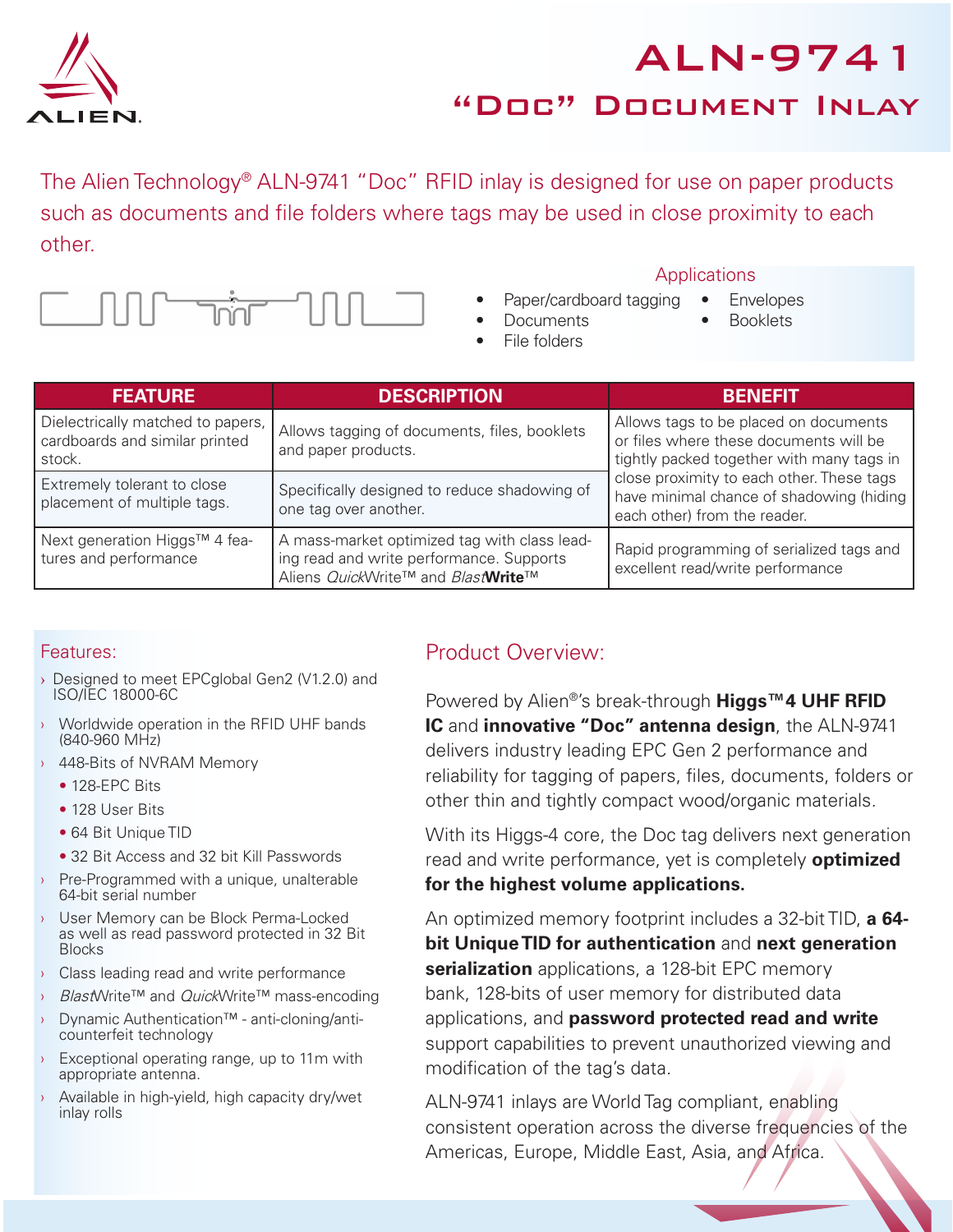

All dimensions in millimeters unless specified otherwise

## ALN-9741 Antenna Size



**ALN-9741-WRW (White Wet Inlay)**

ALN-9741 Inlay Orientation



Standard Alien Inlay rolls unwind with metal antenna side facing outward, with respect to the core.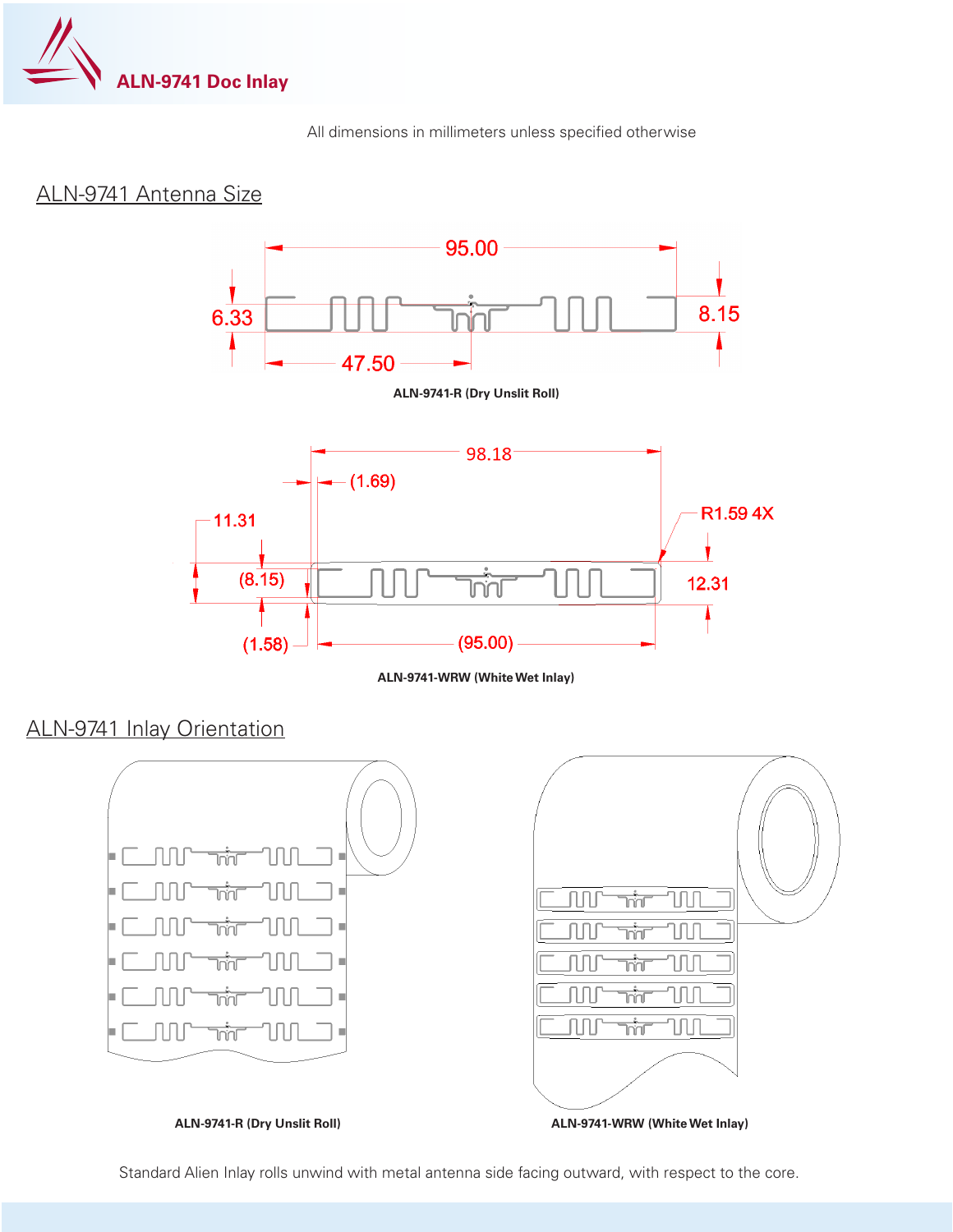

# ALN-9741 Inlay Specification



### ALN-9741 Inlay Stackup

| DRY INLAY THICKNESS, ±10%                               |           | WHITE WET INLAY THICKNESS, ±10% |                     |                                          |
|---------------------------------------------------------|-----------|---------------------------------|---------------------|------------------------------------------|
| <b>OVER ANTENNA</b>                                     | $0.05$ mm |                                 | <b>OVER ANTENNA</b> | $0.16$ mm                                |
| <b>OVER CHIP</b>                                        | $0.25$ mm |                                 | <b>OVER CHIP</b>    | $0.36$ mm                                |
|                                                         |           | <b>OVERLAY</b>                  |                     |                                          |
| <b>INLAY</b><br><b>ALN-9741-R</b><br>(Dry Unslit Inlay) |           | <b>ADHESIVE</b>                 |                     |                                          |
|                                                         |           | <b>INLAY</b>                    |                     |                                          |
|                                                         |           | <b>ADHESIVE</b>                 |                     |                                          |
|                                                         |           | <b>RELEASE LINER</b>            |                     | <i>STURNUMURALING TUMBURU KURUMURALI</i> |
|                                                         |           |                                 |                     | <b>ALN-9741-WRW</b>                      |
|                                                         |           |                                 |                     | (White Wet Inlay)                        |
|                                                         |           |                                 |                     |                                          |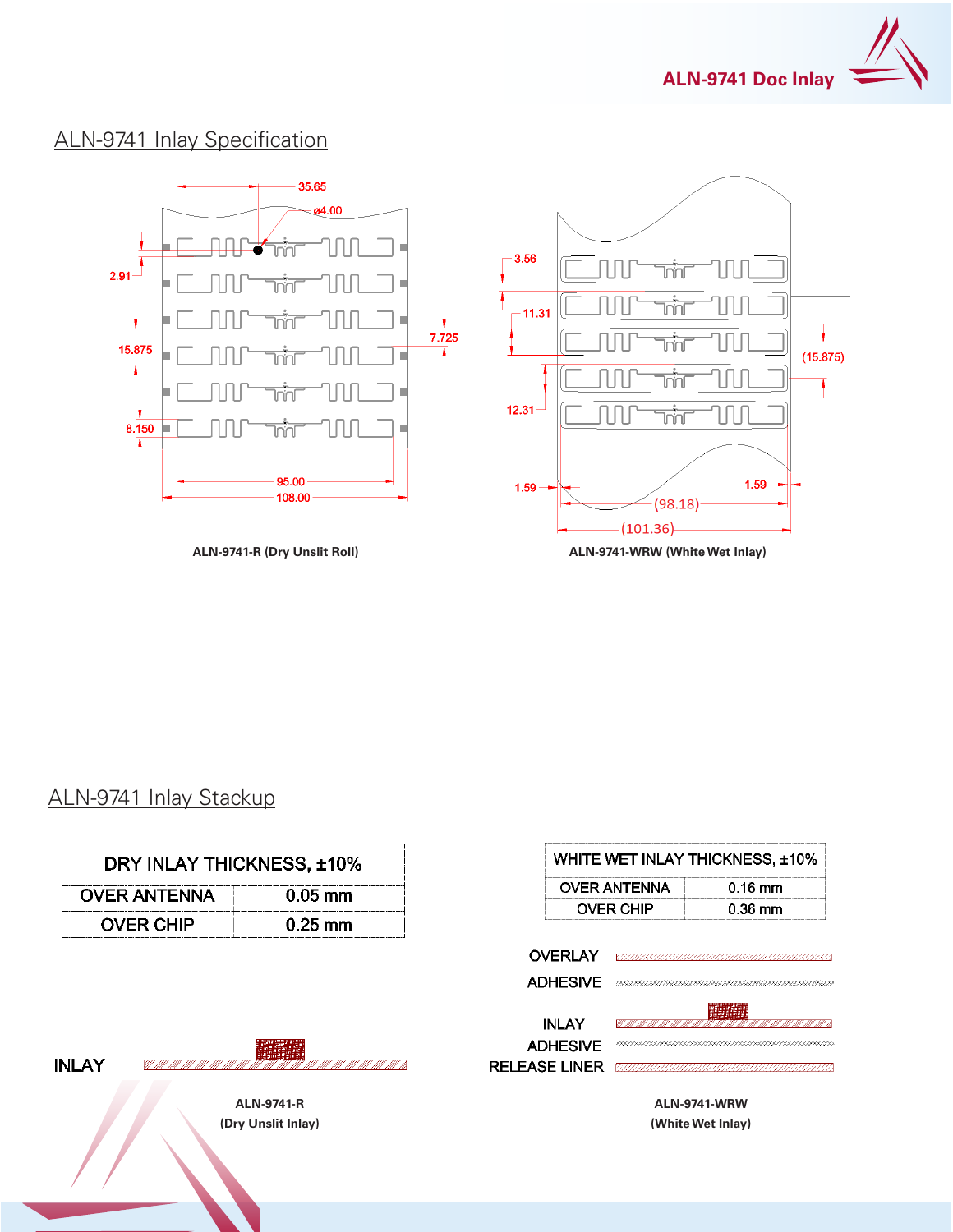

# ALN-9741 Inlay Angular Sensitivity





Angular Sensitivity (Relative Read Range vs. Orientation)

Angular Sensitivity Inlay is rotated in the x, y, plane about the z axis